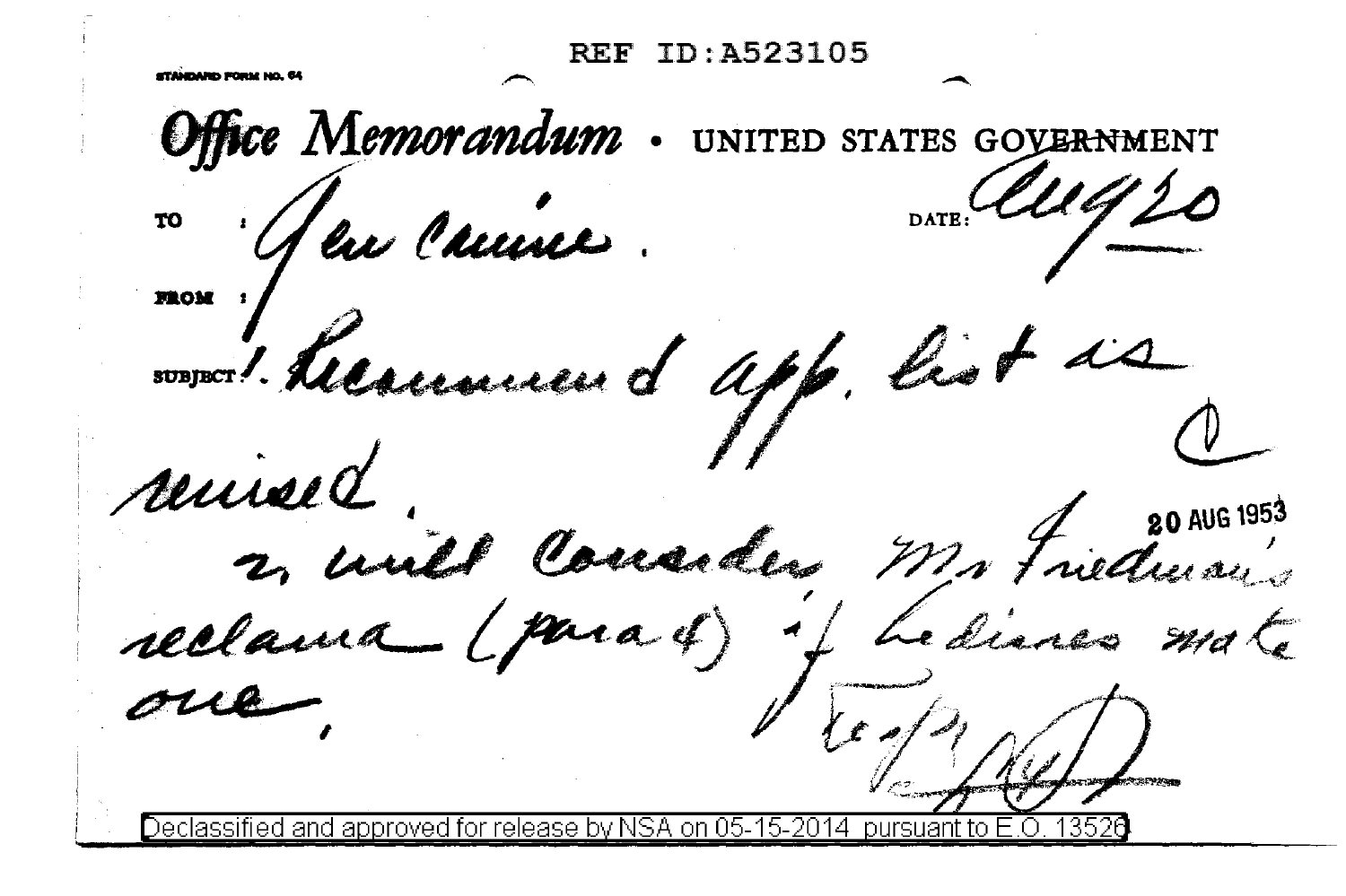## **e:A523105**

## **SECURITY FURMATION** Fice Memorandum • united states government  $T$ O :  $C/S$   $DATE: 19$  August 1953

FROM :  $P/P$ 

SUBJECT: UK/US COMSEC Conference

1. In response to your memorandum concerning a reduction in the number of NSA personnel to attend the UK/US COMSEC Conference in London, four names have been deleted from the list provided you on 13 August 1953. I believe any further reduction would seriously affect the course of the conference proceedings and could be embarrassing to the Agency because of lack of proper coverage of all Agenda items. There follows a recapitulation of dates and phases of the Conference showing the NSA representation at each:

| Date            | Phase                      | Number |
|-----------------|----------------------------|--------|
| 12 Oct - 23 Oct | Preliminary<br>Discussion  | 9      |
| 26 Oct - 3 Nov  | Plenary Session<br>Phase I | 5      |
| 4 Nov - 16 Nov  | Phase II                   | 4      |

2. I have learned informally that the Service Cypher Policy Committee (SCPC) is to consider the detailed program and agenda on 20 August. After SCPC action, the details might reach NSA about 27 - 28 August. There is also an indication that effort will be made to compress the last two Phases so that the end of the Conference will fall on 10 November.

3. I understand informally that the Chief,  $C/SEC$ , and the Assistant Director, R/D, wish to present to Mr. Friedman additional justification for adding to the above numbers one additional C/SEC representative and two additional R/D repre-<br>sentatives.

4. Subject, therefore, to reclama by the Head of the U.S. Delegation, <sup>I</sup> recommend approval of the following NSA representatives to the 1953 UK/US COMSEC Conference:

| C/SEC |                         | R/D |  |  |                        |  |
|-------|-------------------------|-----|--|--|------------------------|--|
|       | Mr. F. C. Austin $*$    |     |  |  | Mr. H. C. Barlow $***$ |  |
|       | Mr. Thomas Chittenden * |     |  |  | Mr. J. R. Chiles $*$   |  |